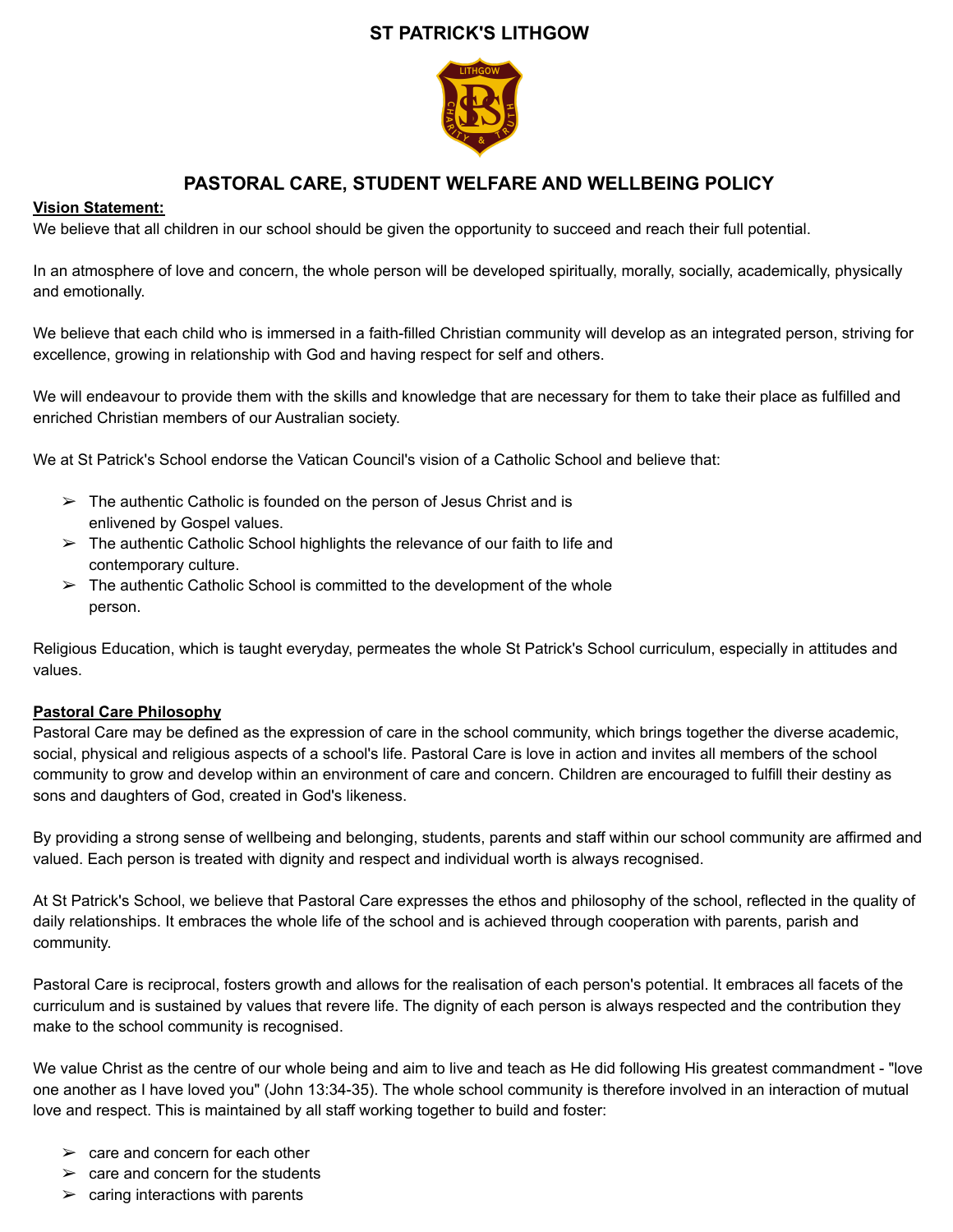In the tradition of our founders, the Sisters of St Joseph, we fully embrace our school motto "Charity and Truth" and take our inspiration from Saint Mary MacKillop who believed we should never see a need without trying to do something about it."

**Counsellor Program:** A part-time School Counsellor is available at the school to support students, parents and staff. This Program supports our pastoral care and wellbeing initiatives throughout the school.

## **What Pastoral Care means to us:**

At St Patrick's we aim to provide a happy and safe environment for all, with a focus on care, compassion, concern, justice, equity, love and forgiveness.

Pastorally we:

- $\triangleright$  respect the dignity and uniqueness of each and every person in our school community
- $\triangleright$  support and care for each and every member of our school community
- $\triangleright$  nurture and build the self-esteem of each and every member of our school community
- $\triangleright$  inspire and support others as they work toward fulfilling their full potential  $\triangleright$  promote leadership and citizenship
- $\triangleright$  promote social justice
- $>$  recognise our Duty of Care to all in our school community  $→$  embrace, value and nurture those with special needs.

## **Roles and Responsibilities in Pastoral Care**

## **The Parish Priest**

The Priest is responsible for the spiritual and pastoral needs of the parish. He provides opportunities for the children to participate in Liturgies (Masses, Reconciliation ceremonies, Benediction) and facilitates Parish based Sacramental programs. He provides guidance and support in the faith formation of staff, children and parents. The Parish Priest is supported in this role by other members of the Parish Team.

## **The Principal**

The Principal is responsible for leading Pastoral Care within the school.

## **The Assistant Principal**

The Assistant Principal assists the Principal in dealing with the pastoral needs of the staff, students and parents. She takes on the role as leader in the absence of the Principal.

## **The Religious Education Coordinator**

The Religious Education Coordinator assists the Principal in dealing with the pastoral needs of the staff, students and parents. She works closely with the Parish Priest and Parish Team in the organisation of Sacramental Programs and facilitates the Seasons for Growth Program.

## **The Learning Support Team**

The Learning Support Team provides pastoral and behavioural support for children with funded and special needs. They are responsible for developing and implementing Individual Learning Plans in collaboration with the classroom teacher, parents and students. They also implement strategies for the identified needs of individual children and families.

## **The Aboriginal Education Worker**

The Aboriginal Education Worker works with Aboriginal students and their families to ensure their cultural and learning needs are catered for.

## **Staff**

Staff are responsible for providing pastoral support to the students in their care. Should individual students require additional support, they work with the School Leadership Team, the Learning Support Team and/or the Aboriginal Education Worker.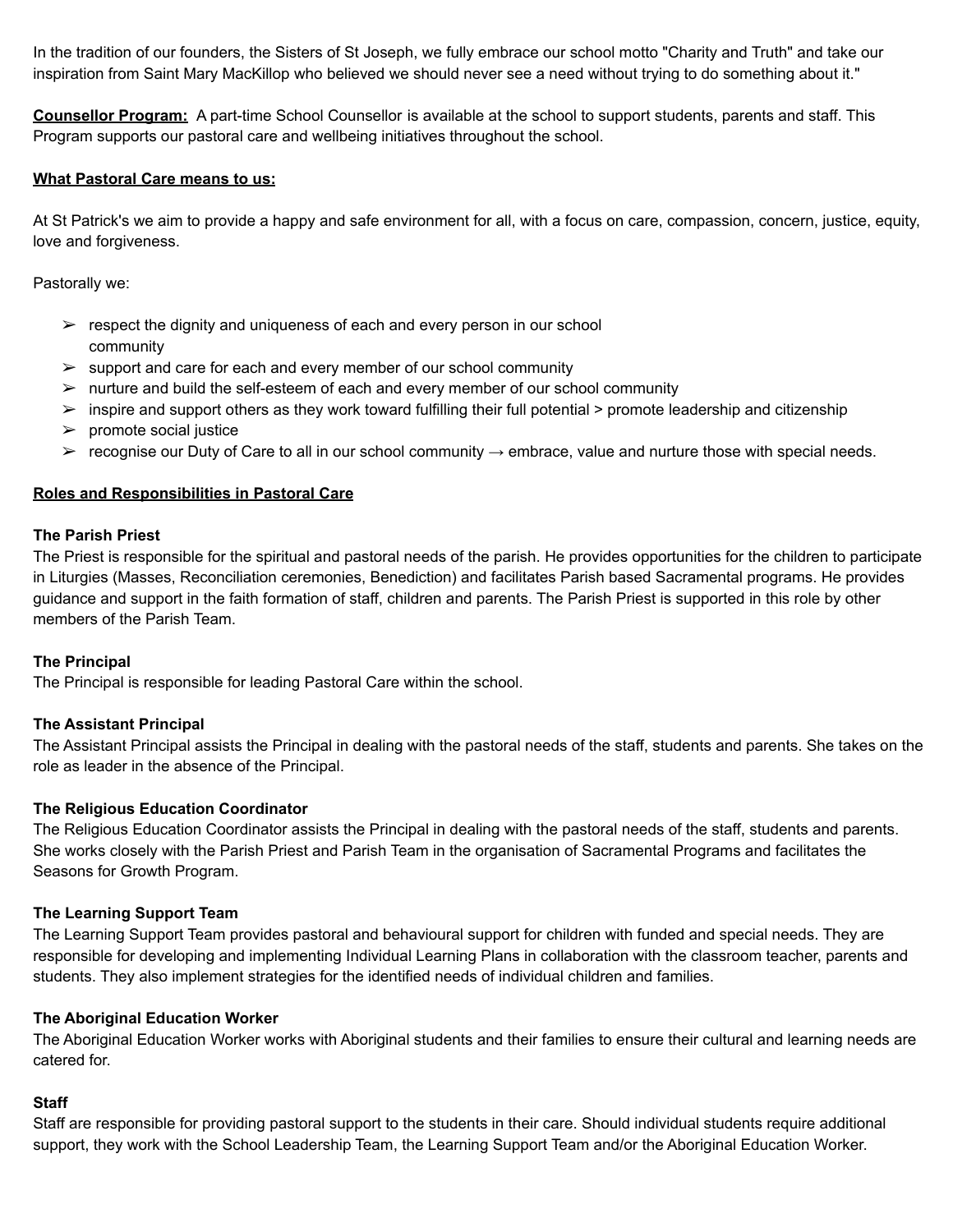## **Parents**

Parents work in collaboration with their child's class teacher and other support personnel to ensure the pastoral support required is received.

## **Students**

Students work and play in an atmosphere of mutual respect for others and follow the Student Code of Conduct.

## **Expectations**

## **Staff**

It is expected that staff:

- $\triangleright$  develop and maintain quality interpersonal relationships with students, parents and other members of the school community
- $\triangleright$  establish clear, consistent boundaries and expectations for children's separating the deed from the doer and viewing instances of wrong doing as an opportunity for learning
- $\triangleright$  establish consistent and fair behaviour systems within their own classrooms, at the same time following the guidelines set by the School Behaviour Policy
- $\triangleright$  provide opportunities for children to have their opinions and thoughts heard on matters affecting their classroom and school
- $\triangleright$  create classroom environments that promote and reward high quality work, effort and positive behaviour.
- $\triangleright$  acknowledge and affirm the strengths of each child and encourage their efforts in all areas
- $\triangleright$  provide opportunities for all children in the classroom to be active participants in their learning
- $\triangleright$  provide children with effective and timely feedback when working towards achieving positive behaviour
- $\triangleright$  welcome formal and informal classroom visits from the Principal, Leadership and Support Team members and plan collaboratively with them when working toward behaviour and learning goals
- $\geq$  communicate with parents in an open and honest manner
- $\triangleright$  acknowledge and celebrate birthdays and special times with other staff members and the children
- $\triangleright$  prayerfully support families in need
- $\geq$  foster self-esteem of their students and colleagues
- $\triangleright$  build positive relationships and rapport with all members of the school community

## **Parents**

It is recommended that the parents:

- $\geq$  support the spiritual development and faith formation of their children
- $\triangleright$  support their child's learning
- $\triangleright$  inform the school of matters that may affect their child or children at school
- $\geq$  take advantage of opportunities to be actively involved in the school community

## **Students**

It is expected that the students:

- $\triangleright$  be active learners who are engaged and involved in the school community
- $\triangleright$  respect the rights of others and themselves to have a happy and safe learning environment and playground
- $\geq$  adhere to the St Patrick's Student Code of Conduct
- $\triangleright$  take responsibility for their behavioural choices and actions

## **Pastoral Care at St Patrick's School**

Pastoral Care at St Patrick's is embedded in our policies and practices. These focus on:

## **Induction and Welcome**

New members of the school community are welcomed and provided with support in order to establish themselves within the community in their role.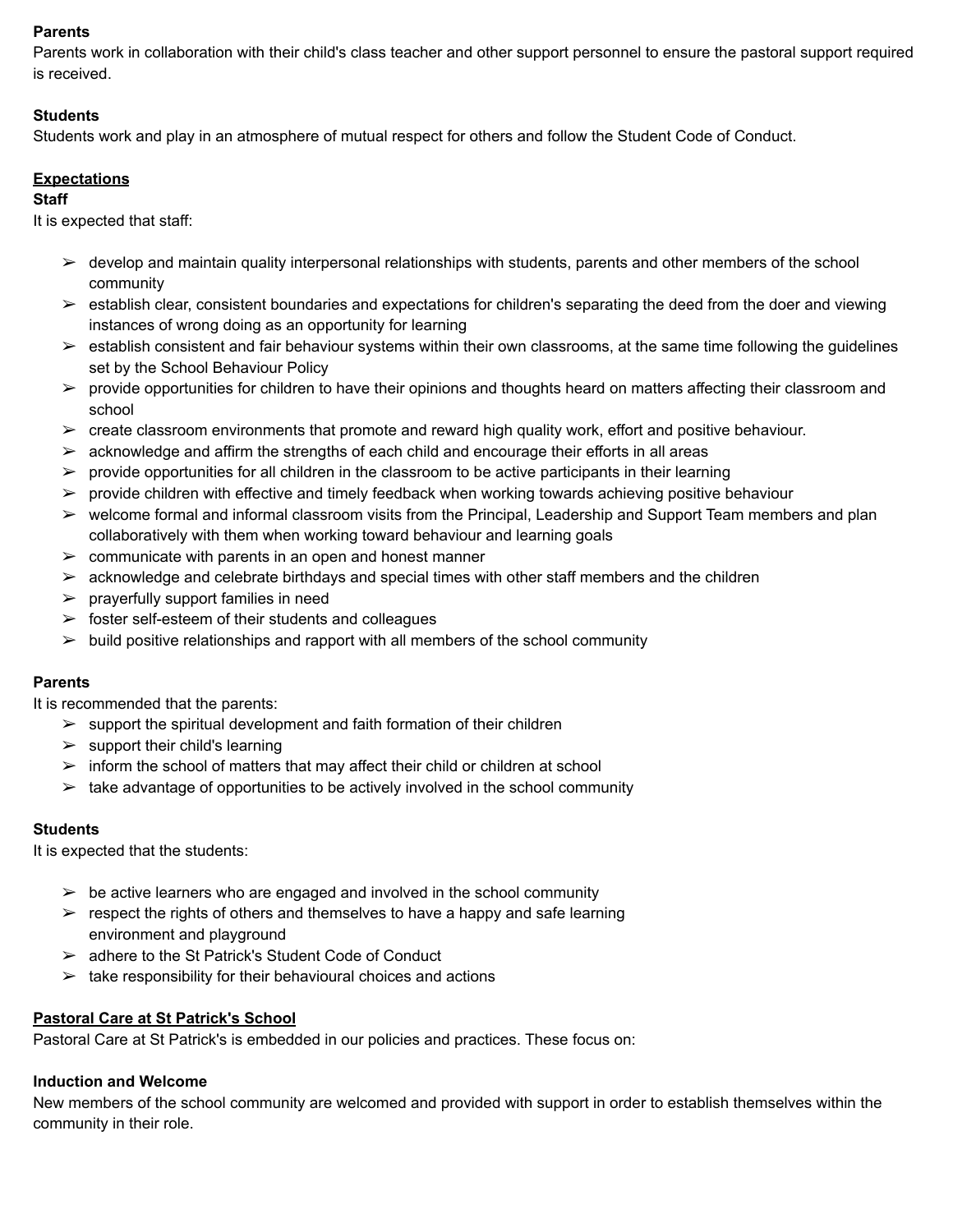## **School Spirit**

We aim to instill in all members of the school community a sense of school spirit, and in turn a sense of pride and love for our school. Teachers, students and parents are encouraged to participate fully in all school events and functions.

#### **Student Management**

Through our Behaviour Policy clear rules for behaviour are set, outlining expectations and consequences. All students are expected to follow the Student Code of Conduct.

#### **Promoting Self Esteem**

At all times, we are committed to nurturing the self esteem of each and every member of the school community through affirmation and acknowledgement of achievements.

#### **Catering for Special Needs**

St Patrick's is committed to providing a variety of activities and programs that cater for specific needs within our school community. The Learning Support Team has in place many individual plans and have implemented structures that support students who find social interaction on the playground challenging.

#### **Health and Safety**

St Patrick's is committed to providing a safe and caring environment that fosters respect and dignity for all members of the school community. Our Behaviour Policy, Anti-Bullying and WHS Policy ensure the safety of each individual.

#### **Student Leadership**

Year 6 students are encouraged to take on the role of leadership. Captains and House Captains are elected at the end of Year 5. School leaders are mentored in their leadership roles by the Principal and Year 6 teachers. The Student Representative Council (SRC) is a forum for student centred leadership.

#### **Staff Welfare**

The self esteem and well-being of all staff members are of great importance. By actively listening to, and supporting each other, at all times maintaining confidentiality, we establish solid working relationships based on trust and mutual respect.

#### **The Leadership and Support Teams**

The Leadership Team operates an 'open door policy' where they endeavour to make themselves available to any staff member who needs assistance of any kind. The Learning Support Team members are also available to assist teachers in any way they can when coping with children with special needs. Referral to an Employee Assistance Program through Centacare is available to those who wish to access outside support services.

#### **Spiritual Environments**

Maintaining the spirit of Mary MacKillop is of the utmost importance and, in turn, permeates at all levels of our school. The Spiritual tone of the school is strengthened through the teaching of Religious Education, participation in prayer and Liturgy and the creation of prayerful environments.

#### **Community Outreach**

Involvement in projects and initiatives that involve the wider community are encouraged and are a means of increasing awareness and understanding of the needs and issues that exist outside our school environment.

#### **Agreed Practices**

All interactions with one another, whether it is with students, parents or those in the wider community, must be undertaken with the message of Jesus in mind: "Love one another as I have loved you".

It is essential that Pastoral Care Leadership is assumed by the Leadership Team, however all teachers within the school must be responsible for Pastoral Care. It is crucial that the climate of care be nurtured by all those within the school community.

Effective communication between members of the school community - teacher to teacher, teacher to student, teachers to parent, teachers to priest, student to student, parent to teacher, school to the wider community - is of great importance and must be clear, constructive and frequent.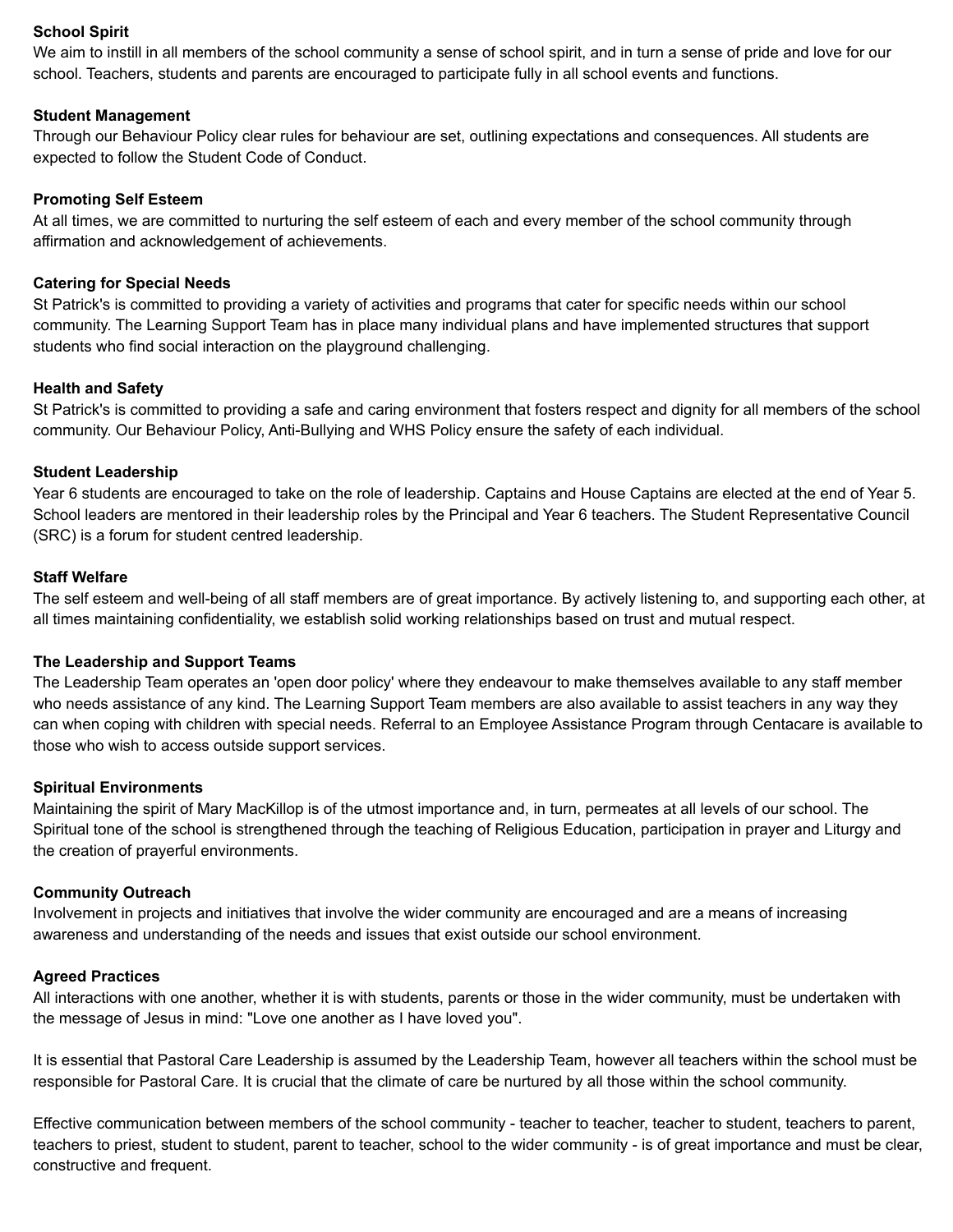The dignity of each individual must be recognised, valued and upheld. Affirming all individuals within the school community is important. Built-in structures, such as our Awards System are very important, but should not replace the incidental affirmation that should occur within the classroom and on the playground every day.

To nurture a climate of care and concern it is paramount that individuals within the school community are treated with love and justice. Rules and regulations are to be upheld firmly and fairly, with each situation being considered individually.

#### **Year 6 Student Leadership**

At St Patrick's School, two School Captains and six House Captains are elected from Year 5 at the end of each year to take on leadership roles in Year 6 the following year. All children in Year 6 are given a 'School Leader' badge to reinforce the fact that they all hold a leadership role as Year 6 students.

### **Year 5 Leadership Day**

During Term 4, the Year 5 children participate in a Leadership Day that is organised by the Assistant Principal and the Year 5 teachers. The day involves activities based on leadership, teamwork, self-esteem, role play and reflection. The focus is on good leadership and the qualities that role requires.

#### **Voting for School Captains**

After students have received sufficient input at the Leadership Day they vote anonymously for School Captains. The Assistant Principal is responsible for organising and supervising the school leaders' election process. The staff are given the opportunity to view the student voting data and voice their own nominations at a Staff Meeting. The staff are then asked to fill out a voting ballot. The Assistant Principal is responsible for collating the staff votes and presenting these, along with the student votes to the Principal, who will make the final decision. The Principal then contacts the parents of the nominated children. The children are asked if they are willing to accept this leadership role and to keep it private until an announcement is made at Graduation Mass.

#### **Induction of School Leaders**

At the Opening School Mass at the beginning of each year, the new school leaders are presented with their badges. Parents of the School and House Captains are invited to attend and be a part of the ceremony by presenting the badges to their children.

All of the Year 6 children are required to sign Leadership Agreements when they accept their badges, signifying that they are aware of the responsibilities that go with being a leader. A special morning tea for the newly inducted School and House Captains and their parents is held after the Mass. The Assistant Principal is responsible for preparing the morning tea.

## **Student Representative Council (SRC)**

The Student Representative Council (SRC) is an elected group of students, representing the entire student body with representatives elected from Years 2-6.

Each class has one elected representative. The two School Captains are automatic representatives and co-chair the Council. The Council meets each month or twice a term as a minimum. A volunteer Staff SRC Co-ordinator attends the meetings and assists with meeting procedures and advises members as required.

Items for discussion can include: fundraising initiatives, policy clarification, suggestions on ways to benefit students and social justice projects.

#### **Leadership Forum**

The School and House Captains are offered the opportunity to attend a Young Leaders Day which is a leadership forum held in Sydney. Parents are required to accompany their children if they choose to attend.

## **The Sports Shed**

A large role for the Captains involves being in charge of Sports Equipment - distributing equipment and packing it away. The Year 6 teachers are responsible for training the leaders in this job and for organising a Sports Shed Roster for the Captains to follow.

## **Mentoring**

The School and House Captains are mentored by the Principal, Assistant Principal and Year 6 teachers. A meeting should be scheduled at the beginning of Term One and then as the need arises. Captains are encouraged to voice concerns or difficulties they may be experiencing in their role. The mentors use these meetings to praise and affirm the leaders.